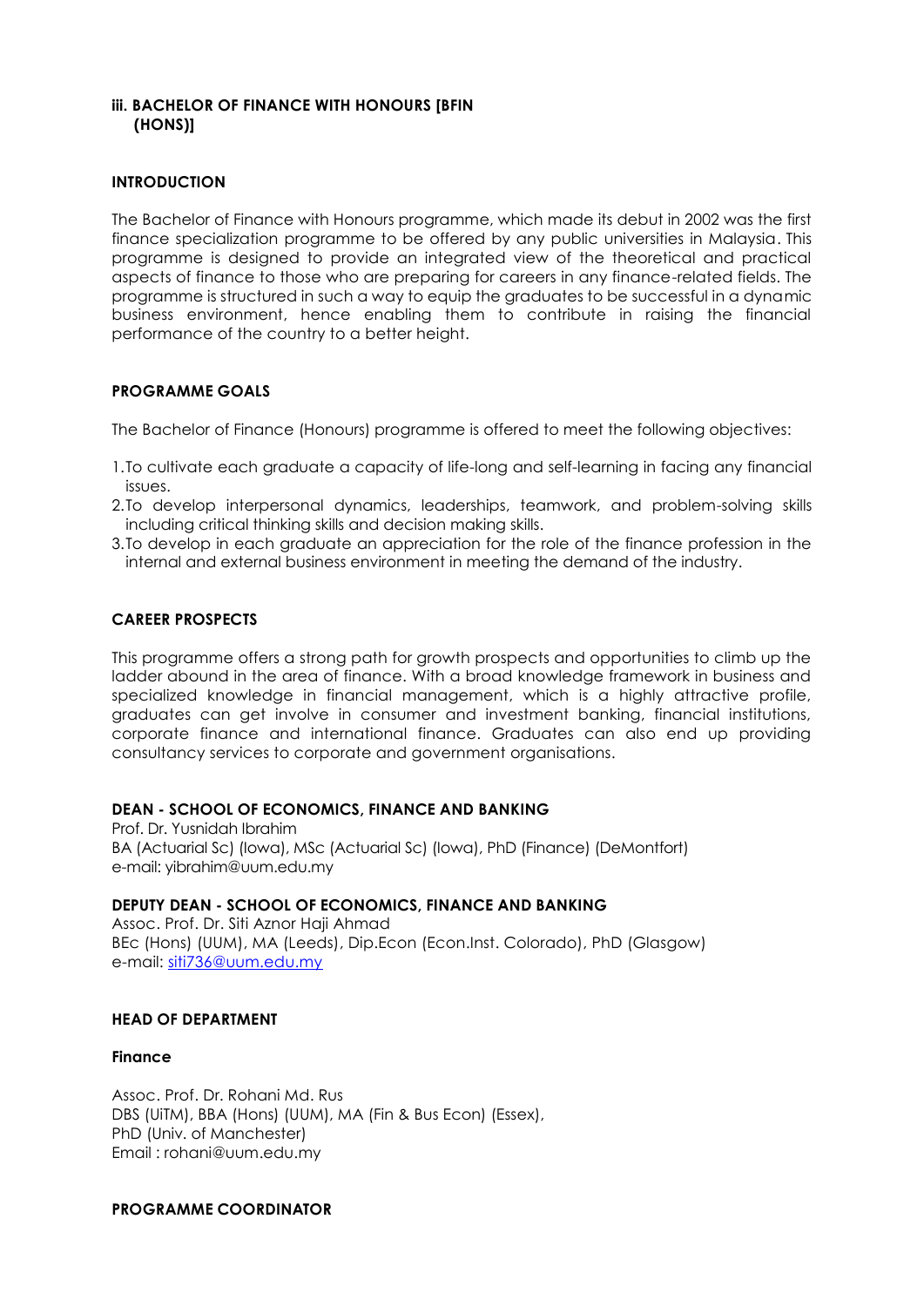Dr. Hisham bin Mohammad BBA (Hons) (UUM), MBA (Venture Capital Management) (UTM), PhD (Venture Capital) (UUM) Email : [mhisham@uum.edu.my](mailto:mhisham@uum.edu.my)

#### **PROFESSOR**

Prof. Dr. Nur Adiana Hiau Abdullah BSc (Finance)(Northern Illinois Univ.), MBA (Univ. of Idaho), PhD (Aston Univ.) Email: [diana897@uum.edu.my](mailto:diana897@uum.edu.my)

Prof. Dr. Yusnidah Ibrahim BSc (Actuarial Science), MSc (Actuarial Science) (Univ. of Iowa), PhD (De Monfort Univ.) Email : [yibrahim@uum.edu.my](mailto:yibrahim@uum.edu.my)

Assoc. Prof. Dr. Mohd Amy Azhar Mohd Harif, C.A.(M), CFP, AMP B.Acct (Hons), MBA (Management) (UUM), PhD (Univ. of Southern Queensland) Email : amyazhar@uum.edu.my

### **ASSOCIATE PROFESSORS**

Assoc. Prof. Dr. Angappan a/l Regupathi BBA (UUM)(Hons), MBA (Aston Univ.), PhD (Univ. of Hull) Email : [angappan@uum.edu.my](mailto:angappan@uum.edu.my)

Assoc. Prof. Dr. Kamarun Nisham Taufil Mohd BSBA (Finance) (Univ. of Nebraska), MBA (Univ. of Rochester), PhD (Univ. of Arizona) Email : [kamarun@uum.edu.my](mailto:kamarun@uum.edu.my)

### **SENIOR LECTURERS**

Abdul Halim @ Hamilton Ahmad\* BBA (Hons), MSc (Finance) (UUM) Email : [abd.halim@uum.edu.my](mailto:abd.halim@uum.edu.my)

Dr. Adilah Azhari BSc. (Hons) in Science & Tech. Studies (UM), MBA (Finance & MIS) (UM), PhD (Accounting & Finance) (Univ. of Strathclyde) Email: [a.adilah@uum.edu.my](mailto:a.adilah@uum.edu.my)

Dr. Faizah Ismail BSB (Univ. of Minnesota), MFin (St. Louis Univ.), PhD (Univ. of Nottingham) Email : [faizah@uum.edu.my](mailto:faizah@uum.edu.my)

Dr. Hanita Kadir @ Shahar BSc (Business & Economics) (Lehigh Univ), MSc (Finance) (UUM), PhD (Finance) (UUM) Email : [hanita@uum.edu.my](mailto:hanita@uum.edu.my) Dr. Hasniza Mohd Taib, iFP DIB (UiTM), BBA (Hons) (Finance) (UiTM), MBA (Finance) (UPM), PhD. (RMIT) Ema[il: hasniza@uum.edu.my](mailto:hasniza@uum.edu.my)

Dr. Hisham bin Mohammad BBA (Hons) (UUM), MBA (Venture Capital Management) (UTM), PhD (Venture Capital) (UUM) Email : [mhisham@uum.edu.my](mailto:mhisham@uum.edu.my)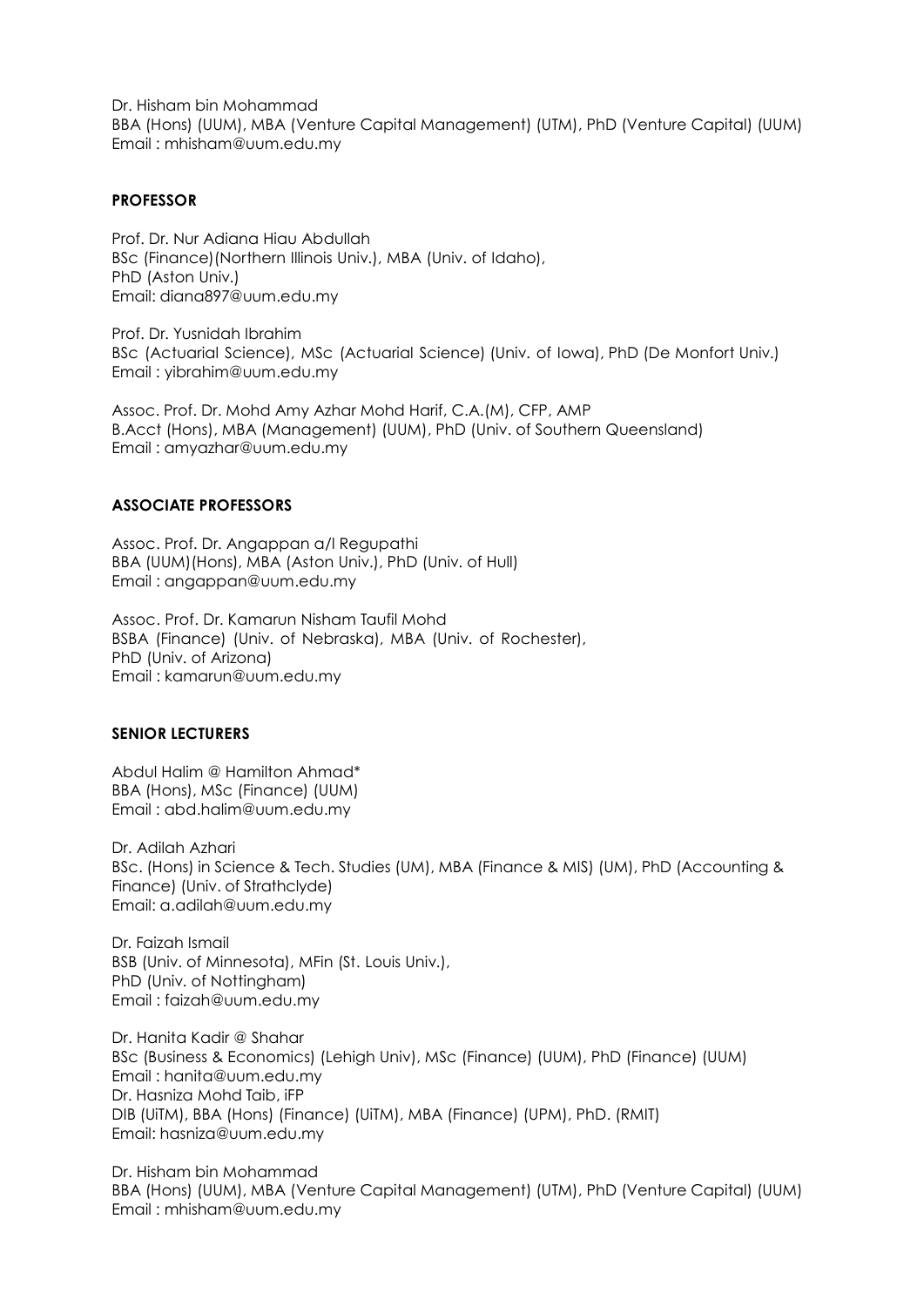Dr. Khaw Lee Hwei BBA (Hons) (UKM), MSc (Finance) (UUM), PhD (Massey University) Email : lhkhaw@uum.edu.my

Dr. Norhafiza Nordin, CFP BBA (Finance) (Univ. of Wisconsin-Madison), M. (Applied Finance) (Monash Univ.), PhD (Finance) (UUM) Email: [norhafiza@uum.edu.my](mailto:norhafiza@uum.edu.my)

Dr. Norzalina Ahmad BBA (Hons) (Finance) (UKM), MSc (Finance) (UPM), PhD (Finance) (Essex) Email: [norzalina@uum.edu.my](mailto:norzalina@uum.edu.my)

Dr. Rasidah Mohd Rashid B.Fin (Hons) (UUM), Master of Commerce (Accounting & Finance) (Macquarie Univ.), DBA (UKM) Email : m.rasidah@uum.edu.my

Dr. Rusmawati Ismail DIB (UiTM), BBA (Hons) (UUM), MSc (Finance) (UUM/BAe), PhD (Finance) (UUM) Email : [wati@uum.edu.my](mailto:wati@uum.edu.my)

Dr. Sabariah Nordin BBA (Finance) (Univ. of Wisconsin-Madison), MBA (UUM), PhD (UIA) Email : [norsabariah@uum.edu.my](mailto:norsabariah@uum.edu.my)

Dr. Sabri Nayan B. Econs (Hons) (UKM), MBA (Finance) Oklahoma City University (USA), PhD (Economics) UUM Email : sabri.nayan@uum.edu.my

Dr. Sharmilawati Sabki BBA (Finance) (Hons) (UUM), M. (Applied Finance) (Macquarie Univ.), DBA (UKM) Email : [sharmila@uum.edu.my](mailto:sharmila@uum.edu.my)

Dr. Syed Mohd Na'im Syed Salim DBS (UiTM), BBA (Hons) (UUM), MSc (Finance) (Lancaster University), PhD (Univ. of Salford) Email : [snaim@uum.edu.my](mailto:snaim@uum.edu.my)

Dr. Wong Wei Chyuan BBA (Finance) (Hons) (UUM), MSc. (Finance) (UUM), PhD (Real Estate) (NUS) Email : [wwchyuan@uum.edu.my](mailto:wwchyuan@uum.edu.my)

Dr. Zaemah Zainuddin BSBA (Finance) (Inter. Bus) (Drexel), MCom (Fund. Mgt) (Univ. of New South Wales), PhD (Lincoln University) Email : [zaemah@uum.edu.my](mailto:zaemah@uum.edu.my)

Dr. Zahiruddin Ghazali\*\* DPA (UiTM), BBA (Hons) (UUM), MSc (Finance) (UUM/BAe), PhD (Finance) (USM) Email : [uddin@uum.edu.my](mailto:uddin@uum.edu.my)

Afiruddin Tapa DIB, BBA (Finance) (UiTM), MSc (Finance) (UPM) Email : [afiruddin@uum.edu.my](mailto:afiruddin@uum.edu.my)

### **LECTURERS**

Fikriyah Abdullah\*\*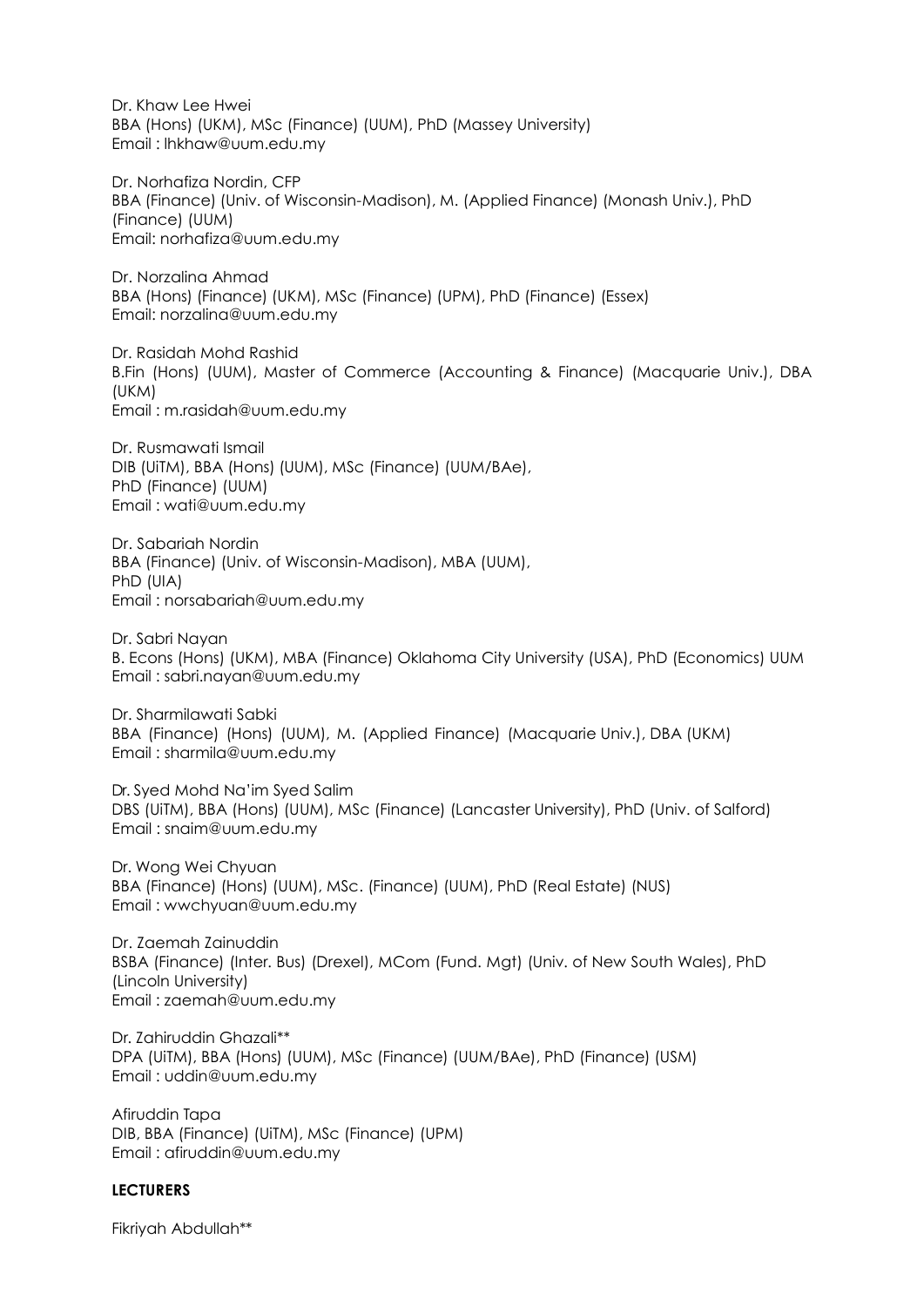DBS, BBA (Finance)(UiTM), MSc (Finance)(UPM) Email : [fikriyah@uum.edu.my](mailto:fikriyah@uum.edu.my)

Kharul Azhar Ramli Dip. Acct, B.Acct (UUM), MBA (Finance) (UUM) Email : [kazhar@uum.edu.my](mailto:kazhar@uum.edu.my)

Maswati @ Mahfuzah Salim\*\* DIB, ADBS (Finance) (UiTM), MBA (UUM) Email : [mahfuzah@uum.edu.my](mailto:mahfuzah@uum.edu.my)

Puspakaran a/l Kesayan BBA (Hons) (UUM), MEcon (Finance)(Univ. of New South Wales) Email : [puspakaran@uum.edu.my](mailto:puspakaran@uum.edu.my)

### **VISITING LECTURER**

Dr. Hamdan Amer Ali Al-Jaifi MSc & BSc (Finance & Banking) (Hons) (YU), PhD (Finance) (UUM) Email : hamdan@uum.edu.my

Dr. Hassan Kamel Alaaraj Email : hkalaaraj@uum.edu.my

Dr. Md Mahmudul Alam BBA (Finance & Economics) (Hons.) (North South Uni., Dhaka) MA & PhD (Economics) (UKM) Email: mahmudul@uum.edu.my, rony000@gmail.com

Dr. Md Shahin Mia BBS (Finance & Banking) (Hons) (Rajshahi Univ., Bangladesh), MBA (Finance & Banking) (Rajshahi Univ., Bangladesh), PhD (Environment & Development) (UKM) Email: shahin@uum.edu.my

Dr. Sulaiman Abdullah Saif Alnasser Mohammed BBA (Finance & Administration) (Univ. of Pune), MBA (Finance) (UM), PhD (Finance) (USM) Email: sulaiman@uum.edu.my

#### **TUTORS**

Bavani a/p Subramaniam\* DHRM (Stamford College), BBA (Hons) (UUM), MSc (Finance) (Lancaster University) Email : bavani@uum.edu.my

Boo Hooi Laing\* BRMI (Hons), MSc (Finance) (UUM) Email : hlboo@uum.edu.my

Farah Farhana bt. Hamzah\* Dip.in Invest. Analysis (UiTM), BBA (Hons) (UiTM), MSc (Finance) (UK) Email : [farahfarhana@uum.edu.my](mailto:farahfarhana@uum.edu.my)

Hanis Adiela bt. Ibrahim\* BSc (Accounting & Finance) (Univ. of Leeds) Email : adiela@uum.edu.my

Khairul Zharif bin Zaharudin B.Fin (Hons.)(UUM), MSc. Finance (UUM) Email : zharif@uum.edu.my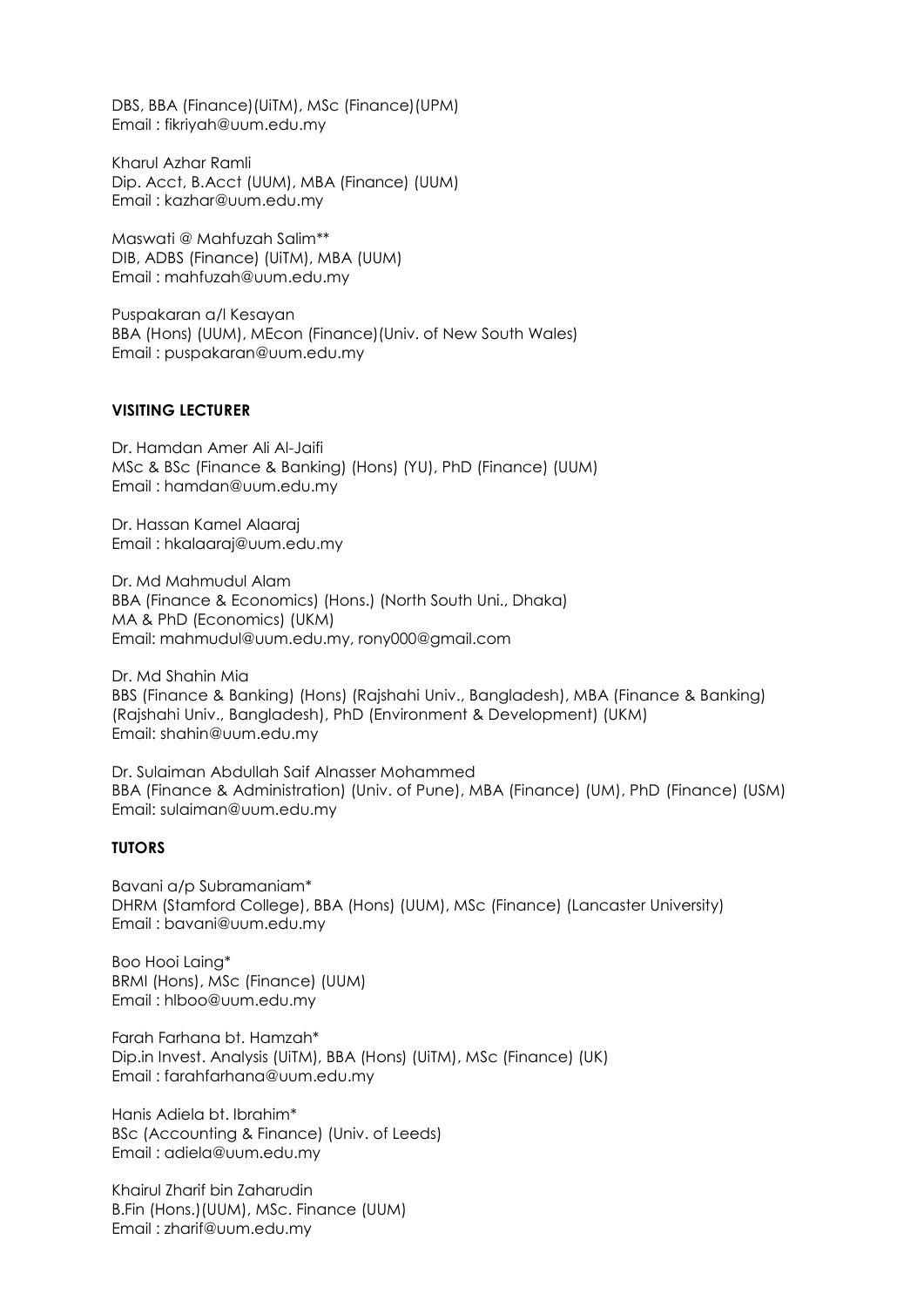Mohd Yushairi Mat Yusoff\* Email : mohdyushairi@uum.edu.my

Nas'Asshraf bin Naina Mohamed\* Dip. (Banking) (UiTM), BBA (Hons) (Finance) (UiTM), MSc (Finance) (UUM) Email : nas'asshraf@uum.edu.my

Noor Maimun Abdul Wahab\* Email : noormaimun@uum.edu.my

Rozita Saadan\* DIB (UiTM), BBA (Hons)(Finance) (UiTM), MSc. (Finance) (IIUM) Email : srozita@uum.edu.my

Siti Solehah bt. Ghazali\* BBA (Hons) (Finance) (UiTM), MSc (Finance) (UUM) Email : ssolehah@uum.edu.my

Zarina binti Nadakkavil Alassan Email : na.zarina@uum.edu.my

\* Study leave \*\* Seconded/Unpaid leave

# **PROGRAMME STRUCTURE FOR BACHELOR OF FINANCE WITH HONOURS [BFIN (HONS)]**

In general, the Bachelor of Finance with Honours programme structure comprises of **FIVE (5)** components as follow:

| <b>COMPONENT</b>         | <b>CREDIT HOURS</b> |
|--------------------------|---------------------|
| A. UNIVERSITY CORE       | 25                  |
| <b>B. PROGRAMME CORE</b> | 71                  |
| C. MINOR                 | 18                  |
| D. PROGRAMME ELECTIVES   | 12                  |
| E. FREE ELECTIVE         | ঽ                   |
| TOTAL                    |                     |

To be awarded the Bachelor of Finance with Honours, a student is required to complete **at least 129 credit hours** and must get at least 2.00 cumulative grade point average through the following structure:

# **A. UNIVERSITY CORE (25 CREDIT HOURS)**

| <b>Course Code</b> | <b>Course Name</b>                  | <b>Credit</b><br><b>Hours</b> |
|--------------------|-------------------------------------|-------------------------------|
| <b>SADN1013</b>    | Islamic and Asian Civilization      |                               |
| <b>SADN1043</b>    | <b>Ethnic Relationship</b>          |                               |
| <b>SADN1033</b>    | <b>Malaysian Nationhood Studies</b> |                               |
| SBLE1063           | <b>English Proficiency I</b>        |                               |
| SBLE2113           | <b>English Proficiency II</b>       |                               |
| SBLE3123           | <b>English Proficiency III</b>      |                               |
| SADE1013           | Foundations of Entrepreneurship     |                               |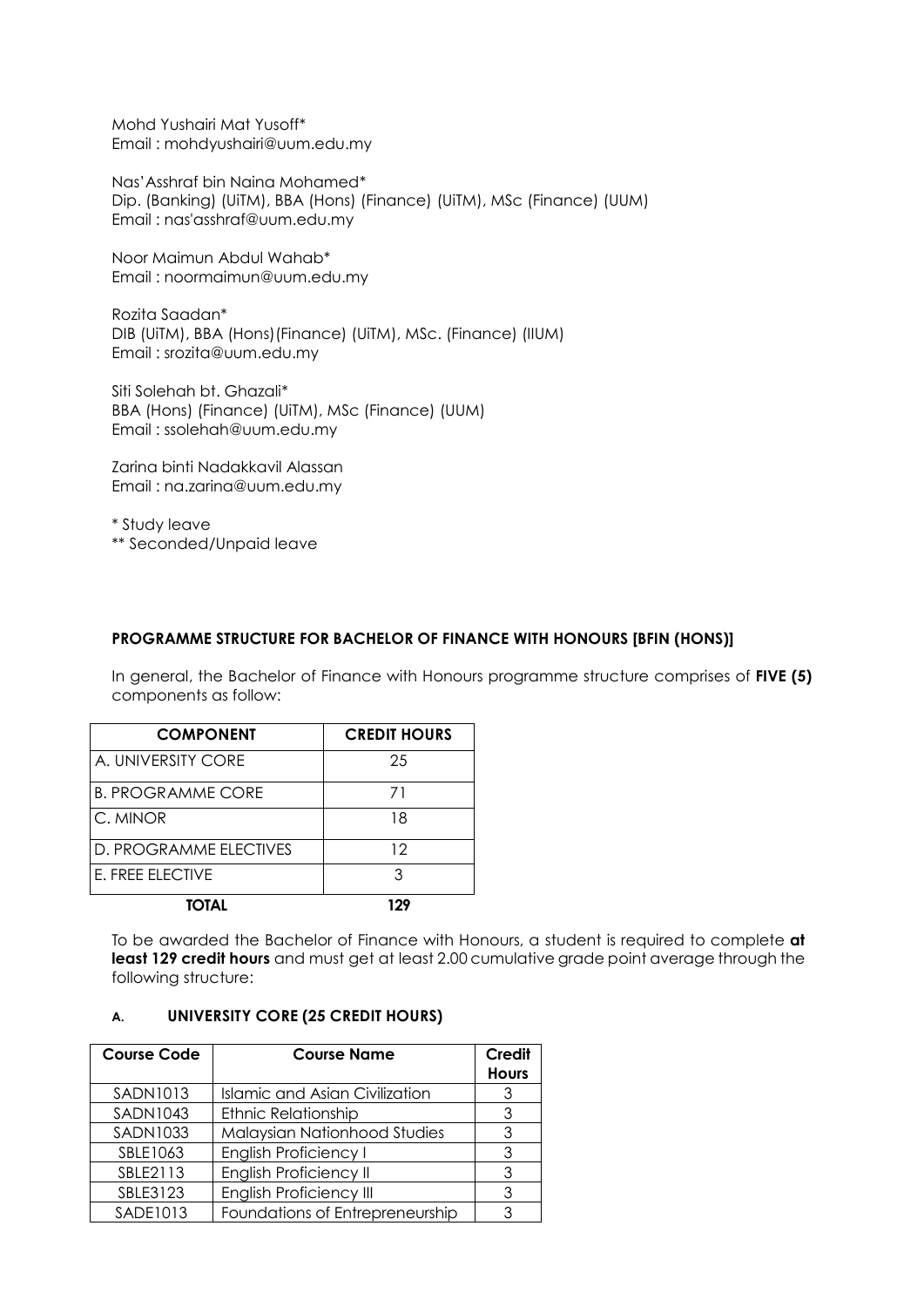| u ili im<br>.<br>и<br>$-1$ |  |
|----------------------------|--|

Choose **ONE (1)** co-curriculum course to fulfill the 4 credit hours co-curriculum requirement.

# **B.PROGRAMME CORE (71 CREDIT HOURS)**

| <b>COURSE</b><br><b>CODE</b> | <b>COURSE NAME</b>                      | <b>CREDIT</b><br><b>HOURS</b> | <b>PREREQUISITE</b>                                                                                                                               |
|------------------------------|-----------------------------------------|-------------------------------|---------------------------------------------------------------------------------------------------------------------------------------------------|
| SQQS1013                     | Introduction to Statistics              | 3                             | None                                                                                                                                              |
| SQQS2013                     | <b>Applied Statistics</b>               | $\overline{3}$                | SQQS1013 Introduction to Statistics                                                                                                               |
| STID1103                     | Computer Application in<br>Management   | 3                             | None                                                                                                                                              |
| BEEB1013                     | Principle of Economics                  | 3                             | None                                                                                                                                              |
| <b>BEEB2033</b>              | <b>Applied Economics</b>                | 3                             | <b>BEEB1013 Principle of Economics</b>                                                                                                            |
| <b>BKAF1023</b>              | Introduction to Financial<br>Accounting | $\overline{3}$                | None                                                                                                                                              |
| <b>BWFF2033</b>              | Financial Management                    | 3                             | <b>BKAF1023 Introduction to Financial</b><br>Accounting OR BKAL1013 Business<br>Accounting OR BKAR1013<br>Financial Accounting and<br>Reporting I |
| <b>BWFF2043</b>              | <b>Advanced Financial</b><br>Management | 3                             | <b>BWFF2033 Financial Management</b>                                                                                                              |
| <b>BWFF3013</b>              | Corporate Finance                       | 3                             | <b>BWFF2043 Advanced Financial</b><br>Management                                                                                                  |
| <b>BWFF3033</b>              | Financial Market and Institutions       | $\mathfrak 3$                 | <b>BWFF2033 Financial Management</b>                                                                                                              |
| <b>BWFF3043</b>              | International Finance                   | $\overline{3}$                | <b>BWFF2043 Advanced Financial</b><br>Management                                                                                                  |
| <b>BWFF3073</b>              | Personal Finance                        | 3                             | <b>BWFF2043 Advanced Financial</b><br>Management                                                                                                  |
| <b>BWFF3193</b>              | Seminar in Finance                      | 3                             | Have completed at least 100<br>credit hours                                                                                                       |
| <b>BWFN3013</b>              | <b>Investment Analysis</b>              | 3                             | <b>BWFF2043 Advanced Financial</b><br>Management                                                                                                  |
| <b>BWRR3033</b>              | Risk Management                         | 3                             | <b>BWFF2033 Financial Management</b>                                                                                                              |
| <b>BPMN1013</b>              | Introduction to Management              | $\overline{3}$                | None                                                                                                                                              |
| <b>BPMN3123</b>              | <b>Management Ethics</b>                | 3                             | None                                                                                                                                              |
| <b>BPMN3143</b>              | Research Methodology                    | $\overline{3}$                | SQQS1013 Introduction to Statistics<br>AND have completed at least 70<br>credit hours                                                             |
| <b>BPMN3023</b>              | Strategic Management                    | 3                             | Have taken and passed 100 credit<br>hours                                                                                                         |
| <b>GLUL2023</b>              | <b>Business Law</b>                     | $\mathfrak 3$                 | None                                                                                                                                              |
| <b>BPMM1013</b>              | Introduction to Marketing               | $\ensuremath{\mathsf{3}}$     | None                                                                                                                                              |
| <b>BWFX4908</b>              | Practicum                               | 8                             | Have taken and passed ALL<br>courses under the programme<br>structure                                                                             |

# **C. MINOR (18 CREDIT HOURS)**

Students **MUST** choose **ONE (1)** Minor from the following list:

- 1) **ACCOUNTING**. This minor is offered by the School of Accountancy (SOA).
	- Students are required to choose **SIX (6)** courses from the list of courses below: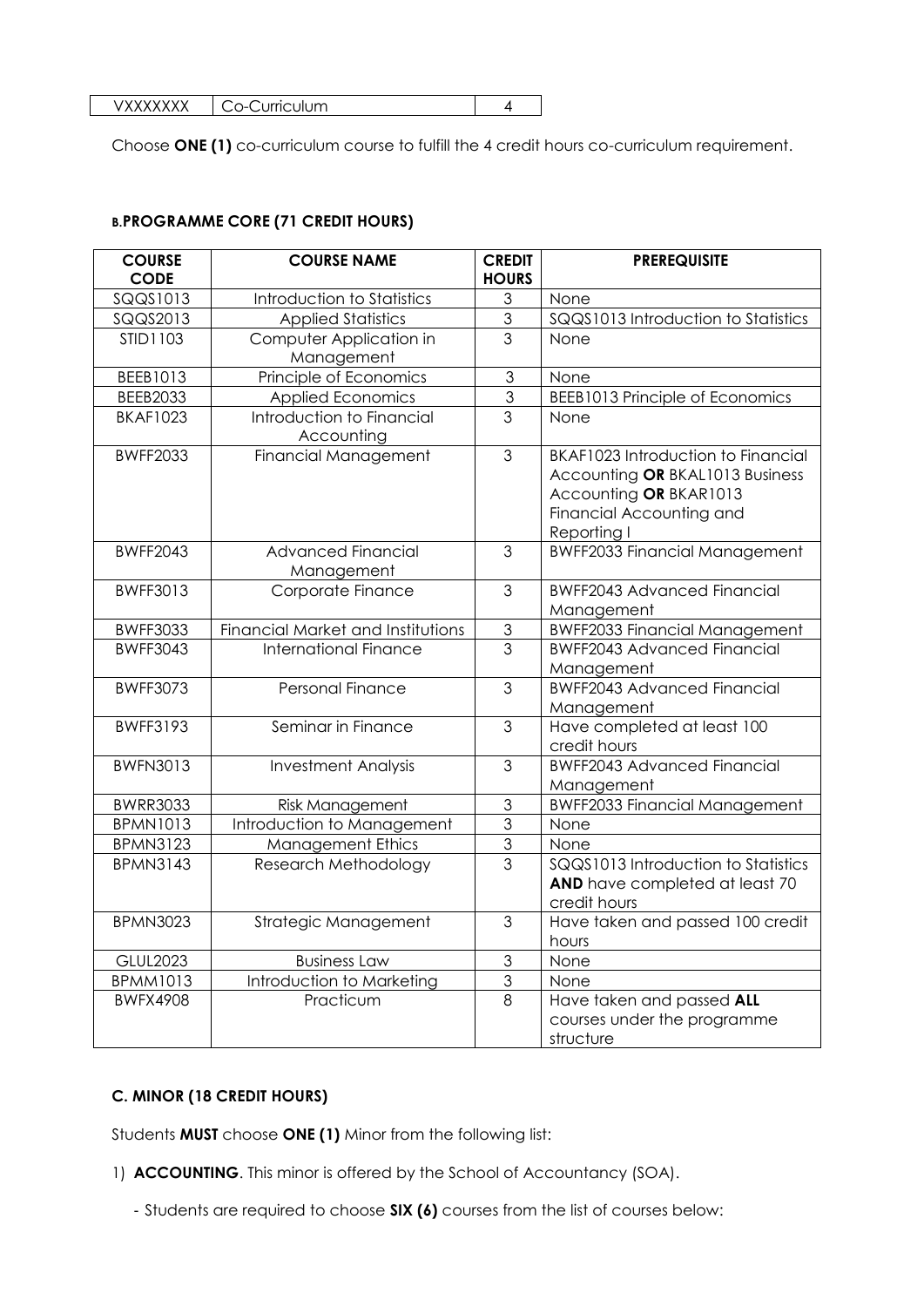| <b>CODE</b>     | <b>COURSE NAME</b>                       | <b>CREDIT</b><br><b>HOURS</b> | <b>PREREQUISITE</b>                                                                               |
|-----------------|------------------------------------------|-------------------------------|---------------------------------------------------------------------------------------------------|
| <b>BKAA2013</b> | Audit and Assurance I                    | 3                             | BKAR1013 Financial Accounting and<br>Reporting I OR BKAL1013 Business<br>Accounting               |
| <b>BKAA3023</b> | Audit and Assurance II                   | 3                             | BKAA2013 Audit and Assurance I                                                                    |
| <b>BKAR1013</b> | Financial Accounting and<br>Reporting I  | 3                             | BKAL1013 Business Accounting OR<br><b>BKAF1023 Introduction to Financial</b><br>Accounting        |
| <b>BKAR2023</b> | Financial Accounting and<br>Reporting II | 3                             | BKAR1013 Financial Accounting and<br>Reporting I                                                  |
| <b>BKAM2013</b> | <b>Management Accounting I</b>           | $\ensuremath{\mathsf{3}}$     | BKAR1013 Financial Accounting and<br>Reporting I OR<br><b>BKAL1013 Business Accounting</b>        |
| <b>BKAM3023</b> | Management Accounting II                 | $\overline{3}$                | BKAM2013 Management<br>Accounting I                                                               |
| <b>BKAS2013</b> | Accounting Information System            | 3                             | BKAR1013 Financial Accounting and<br>Reporting I                                                  |
| <b>BKAS2123</b> | Accounting System Analysis and<br>Design | 3                             | <b>BKAS2013 Accounting Information</b><br>System                                                  |
| <b>BKAT2013</b> | Principles of Taxation                   | 3                             | <b>BKAR1013 Financial Accounting</b><br>and Reporting I OR BKAL1013<br><b>Business Accounting</b> |
| <b>BKAT3023</b> | <b>Advanced Taxation</b>                 | 3                             | <b>BKAT2013 Principles of Taxation</b>                                                            |

# **OR**

- 2) **RISK MANAGEMENT**. This minor is offered by the School of Economics, Finance and Banking (SEFB).
	- Students are required to choose **SIX (6)** courses from the list of courses below:

| <b>CODE</b>     | <b>COURSE NAME</b>                          | <b>CREDIT</b><br><b>HOURS</b> | <b>PREREQUISITE</b>                                                                 |
|-----------------|---------------------------------------------|-------------------------------|-------------------------------------------------------------------------------------|
| <b>BWRR1013</b> | Risk and Insurance                          | 3                             | None                                                                                |
| <b>BWRR3033</b> | Risk Management                             | 3                             | <b>BWFF2033 Financial Management</b>                                                |
| BWRS2013        | Takaful                                     | 3                             | None                                                                                |
| <b>BWRR3043</b> | <b>Employee Benefits</b><br>Management      | 3                             | BWRR1013 Risk and Insurance AND<br><b>BWFF2033 Financial Management</b>             |
| <b>BWRR3063</b> | Financial Risk Management                   | 3                             | <b>BWFF2043 Advanced Financial</b><br>Management                                    |
| <b>BWRR3073</b> | Credit Risk Management                      | 3                             | <b>BWFF2033 Financial Management</b>                                                |
| <b>BWRR3123</b> | Corporate Governance                        | 3                             | None                                                                                |
| <b>BWRR3133</b> | <b>Risk Analysis and Decision</b><br>Making | 3                             | BWRR1013 Risk and Insurance AND<br><b>BWFF2043 Advanced Financial</b><br>Management |
| <b>BWRR3143</b> | Property and Liability Risk<br>Management   | 3                             | BWRR1013 Risk and Insurance                                                         |
| <b>BWRR3153</b> | <b>Risk Financing</b>                       | 3                             | BWRR1013 Risk and Insurance AND<br><b>BWFF2043 Advanced Financial</b><br>Management |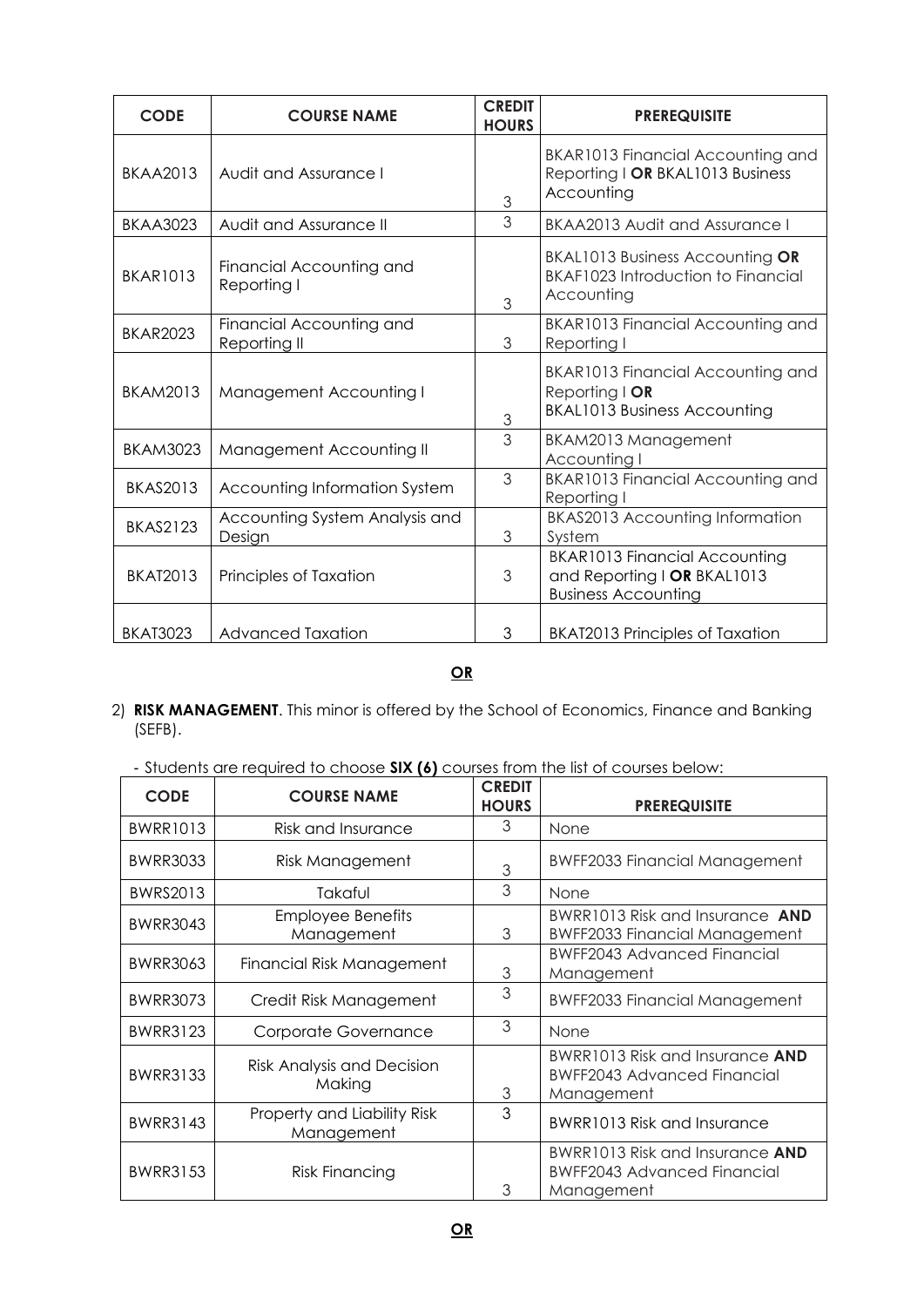3) **LAW**. This minor is offered by the School of Law (SOL).

| <b>CODE</b>     | <b>COURSE NAME</b>                                | <b>CREDIT</b><br><b>HOURS</b> | <b>PREREQUISITE</b> |  |
|-----------------|---------------------------------------------------|-------------------------------|---------------------|--|
| GLUE2113        | Law of Business Transaction                       | 3                             | None                |  |
| <b>GLUE2033</b> | Employment and Industrial<br><b>Relations Law</b> | 3                             | None                |  |
| GLUE3163        | Administrative Law                                | 3                             | None                |  |
| GLUE3173        | <b>Banking Law</b>                                | 3                             | None                |  |
| GLUE3013        | Insurance Law                                     | 3                             | None                |  |
| GLUE3023        | Revenue Law                                       | 3                             | None                |  |
| GLUE3143        | Copyright Law                                     | 3                             | None                |  |
| GLUE3133        | <b>Industrial Property Law</b>                    | 3                             | None                |  |
| GLUE3043        | Law of Information Technology                     | 3                             | None                |  |
| GLUE3053        | Cyber Law                                         | 3                             | None                |  |
| <b>OR</b>       |                                                   |                               |                     |  |

- Students are required to choose **SIX (6)** courses from the list of courses below:

# 4) **ISLAMIC FINANCE AND BANKING**. This minor is offered by the Islamic Business School (IBS).

- Students are required to choose **SIX (6)** courses from the list of courses below:

| <b>CODE</b>     | <b>COURSE NAME</b>                                                | <b>CREDIT</b><br><b>HOURS</b> | <b>PREREQUISITE</b>                                                                                                                       |
|-----------------|-------------------------------------------------------------------|-------------------------------|-------------------------------------------------------------------------------------------------------------------------------------------|
| <b>BWBS3043</b> | <b>Islamic Banking Management</b>                                 | 3                             | None                                                                                                                                      |
| BWSS2013        | Philosophy of Business in Islamic<br>Finance and Banking          | 3                             | None                                                                                                                                      |
| BWSS2093        | Contract in Islamic Banking and<br>Finance                        | 3                             | None                                                                                                                                      |
| <b>BWSE1013</b> | Foundations of Islamic<br>Economics                               | 3                             | None                                                                                                                                      |
| <b>BWFS3093</b> | Seminar in Islamic Finance and<br><b>Banking</b>                  | 3                             | Have completed at least 100 credit<br>hours                                                                                               |
| <b>BWBS2083</b> | Managing Islamic Banks                                            | 3                             | <b>BWFF2033 Financial Management</b><br><b>AND BWSS2013 Philosophy of Business</b><br>in Islamic Finance and Banking                      |
| <b>BWFS3013</b> | Islamic Investment                                                | 3                             | <b>BWFF2043 Advanced Financial</b><br>Management AND BWSS2013<br>Philosophy of Business in Islamic<br>Finance and Banking                 |
| <b>BWFS2073</b> | Usul Figh for Finance and<br><b>Banking</b>                       | 3                             | BWSS2013 Philosophy of Business in<br><b>Islamic Finance and Banking</b><br>OR BWSS2093 Contract in Islamic<br><b>Banking and Finance</b> |
| <b>BWFS2083</b> | <b>Islamic Financial Markets,</b><br>Instruments and Institutions |                               | <b>BWFF2043 Advanced Financial</b><br>Management AND BWSS2013<br>Philosophy of Business in Islamic<br>Finance and Banking                 |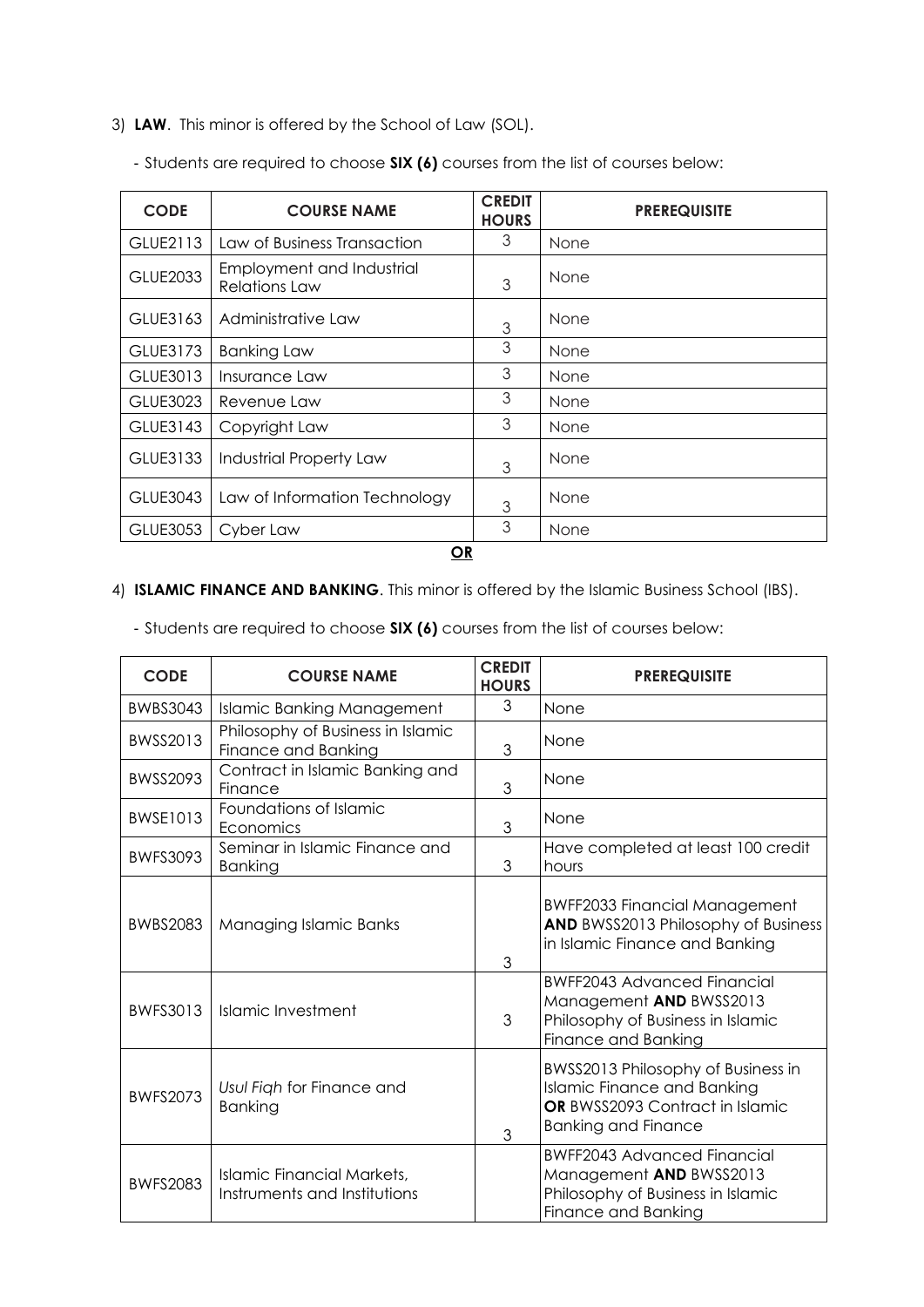| <b>BWFS3053</b> | Qawaid Figh for Finance and | BWFS2073 Usul Figh for Finance and |
|-----------------|-----------------------------|------------------------------------|
|                 | <b>Banking</b>              | Bankina                            |

# **D. PROGRAMME ELECTIVES (12 CREDIT HOURS)**

Choose **FOUR (4)** courses from the following to fulfil 12 credit hours.:

| <b>CODE</b>     | <b>COURSE NAME</b>                         | <b>CREDIT</b>  | <b>PREREQUISITE</b>                  |
|-----------------|--------------------------------------------|----------------|--------------------------------------|
|                 |                                            | <b>HOURS</b>   |                                      |
| <b>BWFE3013</b> | Real Estate Management                     | 3              | <b>BWFF2033 Financial Management</b> |
| <b>BWFF3023</b> | Credit Management                          | $\overline{3}$ | <b>BWFF2033 Financial Management</b> |
| <b>BWFF3053</b> | <b>Financial Modelling</b>                 | $\overline{3}$ | STID1103 Computer Application in     |
|                 |                                            |                | Management AND BWFF3013              |
|                 |                                            |                | Corporate Finance                    |
| <b>BWFF3063</b> | Financial Theory                           | $\mathfrak{S}$ | <b>BWFF3013 Corporate Finance</b>    |
| <b>BWFF3083</b> | Venture Capital                            | 3              | <b>BWFF2043 Advanced Financial</b>   |
|                 |                                            |                | Management                           |
|                 | <b>BWFN3023 Futures and Options Market</b> | 3              | <b>BWFF2043 Advanced Financial</b>   |
|                 |                                            |                | Management                           |
| BWFN3033        | Portfolio Management                       | 3              | <b>BWFF2043 Advanced Financial</b>   |
|                 |                                            |                | Management                           |
| <b>BWFZ3993</b> | Project Paper                              | 3              | BPMN3143 Research Methodology        |
| BWBB2013        | <b>Bank Management</b>                     | 3              | None                                 |
| <b>BWBB3033</b> | <b>International Banking</b>               | 3              | <b>BWBB2013 Bank Management</b>      |
| BWBB3043        | <b>Banking Securities</b>                  | 3              | <b>BWBB2013 Bank Management</b>      |
| <b>BWBB3073</b> | <b>Treasury Management</b>                 | 3              | <b>BWBB2013 Bank Management</b>      |
| BWBB3083        | Corporate Banking                          | 3              | <b>BWBB2013 Bank Management</b>      |
| BWBB3093        | Offshore Banking                           | 3              | <b>BWBB2013 Bank Management</b>      |
| <b>BWRR3013</b> | Insurance Management                       | 3              | <b>BWFF2033 Financial Management</b> |
| <b>BWRR3023</b> | <b>Actuarial Science</b>                   | 3              | <b>BWFF2033 Financial Management</b> |
| BWRR3053        | Reinsurance                                | 3              | <b>BWRR1013 Risk and Insurance</b>   |
| <b>BWRR3103</b> | <b>Estate Planning</b>                     | 3              | <b>BWFF2033 Financial Management</b> |
| <b>BWRR3113</b> | <b>Retirement Planning</b>                 | 3              | <b>BWFF2033 Financial Management</b> |

# **E. FREE ELECTIVE (3 CREDIT HOURS)**

Students must choose **ONE (1)** course offered by other programme within the UUM College of Business or any course offered by other Colleges subject to the followings:

i. Must fulfil **PREREQUISITE** course if any.

ii.Equivalent courses are **NOT** considered as free elective.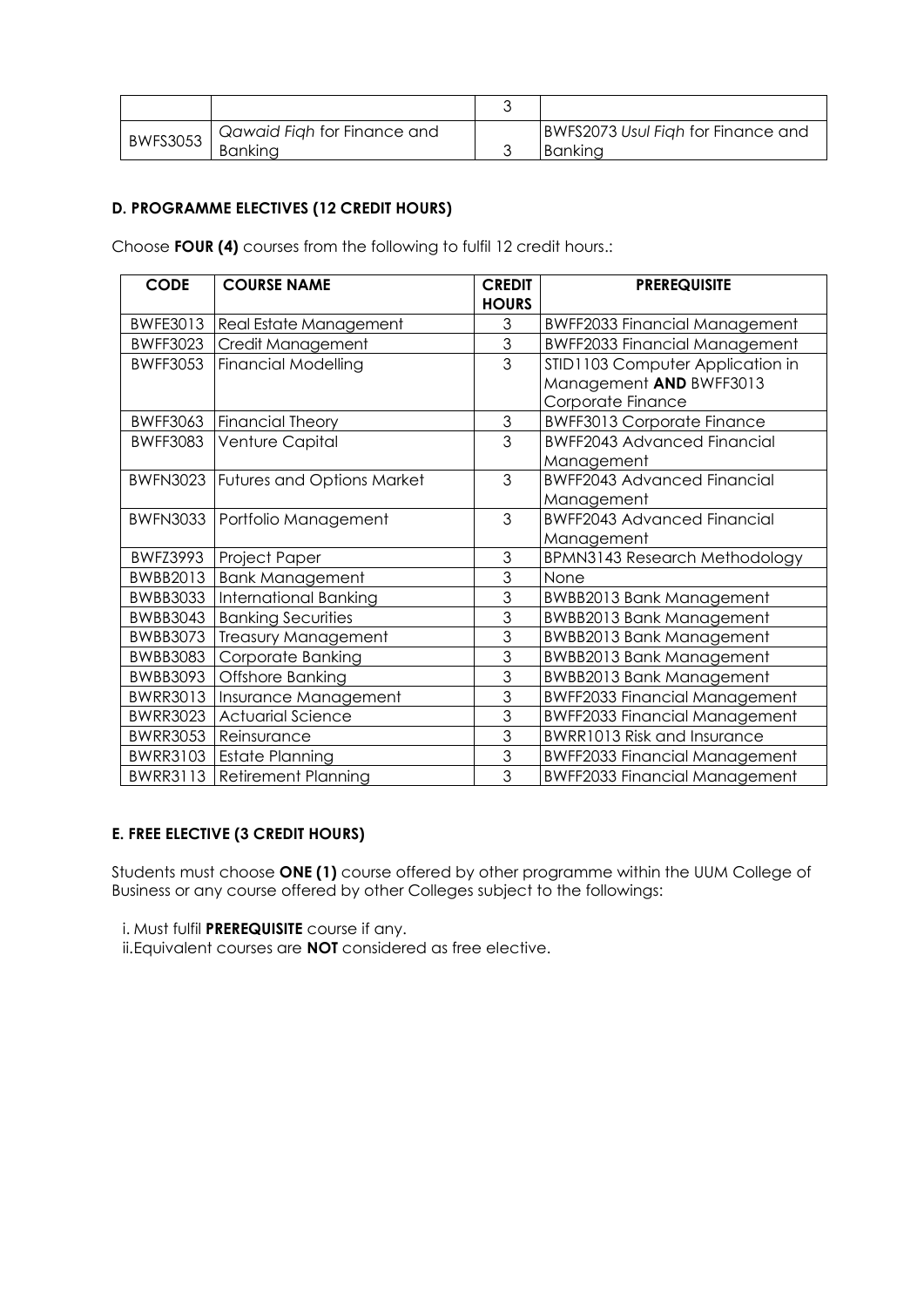# **PROPOSED COURSE REGISTRATION FOR BACHELOR OF FINANCE WITH HONOURS [BFIN (HONS)] PROGRAMMES**

| Code            | 1st Semester                         | <b>Credits</b>  | Code             | 2nd Semester                 | <b>Credits</b>                        |
|-----------------|--------------------------------------|-----------------|------------------|------------------------------|---------------------------------------|
| <b>BPMN1013</b> | Introduction to                      | 3               | <b>BPMM1013</b>  | Introduction to              | 3                                     |
|                 | Management                           |                 |                  | Marketing                    |                                       |
| <b>BKAF1023</b> | Introduction to Financial            | 3               | SADE1013         | Foundations of               | 3                                     |
|                 | Accounting                           |                 |                  | Entrepreneurship             |                                       |
| SQQS1013        | <b>Elementary Statistics</b>         | 3               | <b>STID 1103</b> | Computer                     | 3                                     |
|                 |                                      |                 |                  | Application in               |                                       |
|                 |                                      |                 |                  | Management                   |                                       |
| <b>SADN1013</b> | Islamic & Asian                      | 3               | <b>BWFF2033</b>  | Financial                    | 3                                     |
|                 | Civilization                         |                 |                  | Management                   |                                       |
| SADN1033        | Malaysian Nationhood                 | 3               | BEEB1013         | Principles of Economic       | 3                                     |
|                 | Studies                              |                 |                  |                              |                                       |
| SBLE1033        | English for                          | 3               | SBLE1043         | English for                  | 3                                     |
|                 | Communication I                      |                 |                  | Communication II             |                                       |
| VXXXXXXX        | Co-curriculum                        | 1               | VXXXXXXX         | Co-curriculum                |                                       |
|                 | <b>TOTAL</b>                         | $\overline{19}$ |                  | <b>TOTAL</b>                 | $\overline{19}$                       |
| Code            | 3rd Semester                         | <b>Credits</b>  | Code             | 4th Semester                 | <b>Credits</b>                        |
| <b>BWFF2043</b> | <b>Advanced Financial</b>            | 3               | <b>BWFF3013</b>  | Corporate Finance            | 3                                     |
|                 | Management                           |                 |                  |                              |                                       |
| <b>SADN1043</b> | <b>Ethnic Relationship</b>           | $\mathfrak 3$   | <b>GLUL2023</b>  | <b>Business Law</b>          | $\mathfrak 3$                         |
| <b>BEEB2033</b> | <b>Applied Economics</b>             | 3               |                  | Programme Elective 1         |                                       |
| SQQS2013        | <b>Applied Statistics</b>            | 3               |                  | Minor 1                      | $\begin{array}{c} 3 \\ 3 \end{array}$ |
| SBLE2103        | <b>Process Writing</b>               | 3               | <b>BWFF3073</b>  | Personal Finance             | $\overline{3}$                        |
| <b>BWFF3033</b> | <b>Financial Market and</b>          | 3               | <b>BWFN3013</b>  | <b>Investment Analysis</b>   |                                       |
|                 | Institutions                         |                 |                  |                              |                                       |
| VXXXXXXX        | Co-curriculum                        | $\mathbf{1}$    | VXXXXXXX         | Co-curriculum                | 1                                     |
|                 | <b>TOTAL</b>                         | 19              |                  | <b>TOTAL</b>                 | 19                                    |
| Code            | 5th Semester                         | <b>Credits</b>  | Code             | 6th Semester                 | <b>Credits</b>                        |
| <b>BPMN3123</b> | <b>Management Ethics</b>             | 3               | <b>BWFF3043</b>  | <b>International Finance</b> | 3                                     |
| <b>BWRR3033</b> | <b>Risk Management</b>               | 3               |                  | Programme Elective 4         | $\mathfrak{S}$<br>$\overline{3}$      |
|                 | Programme Elective 2                 | 3               |                  | Minor 3                      |                                       |
|                 | Programme Elective 3                 | 3<br>3          |                  | Minor 4                      | $\mathfrak{S}$<br>$\overline{3}$      |
|                 | Minor 2                              |                 | <b>BPMN3143</b>  | Research                     |                                       |
|                 | <b>TOTAL</b>                         | 15              |                  | Methodology                  | $\overline{15}$                       |
|                 |                                      |                 | <b>TOTAL</b>     |                              |                                       |
| Code            | 7th Semester                         | <b>Credits</b>  | Code             | 8th Semester                 | <b>Credits</b>                        |
| <b>BWFF3193</b> | Seminar in Finance                   | $\mathfrak 3$   | <b>BWFX4908</b>  | Internship/ Practicum        | 8                                     |
|                 | Minor 5                              | 3               |                  |                              |                                       |
|                 | Minor 6                              | 3               |                  |                              |                                       |
|                 | Free Elective                        | 3<br>3          |                  |                              |                                       |
| <b>BPMN3023</b> | Strategic Management<br><b>TOTAL</b> | $\overline{15}$ |                  | <b>TOTAL</b>                 | 8                                     |
|                 |                                      |                 |                  |                              |                                       |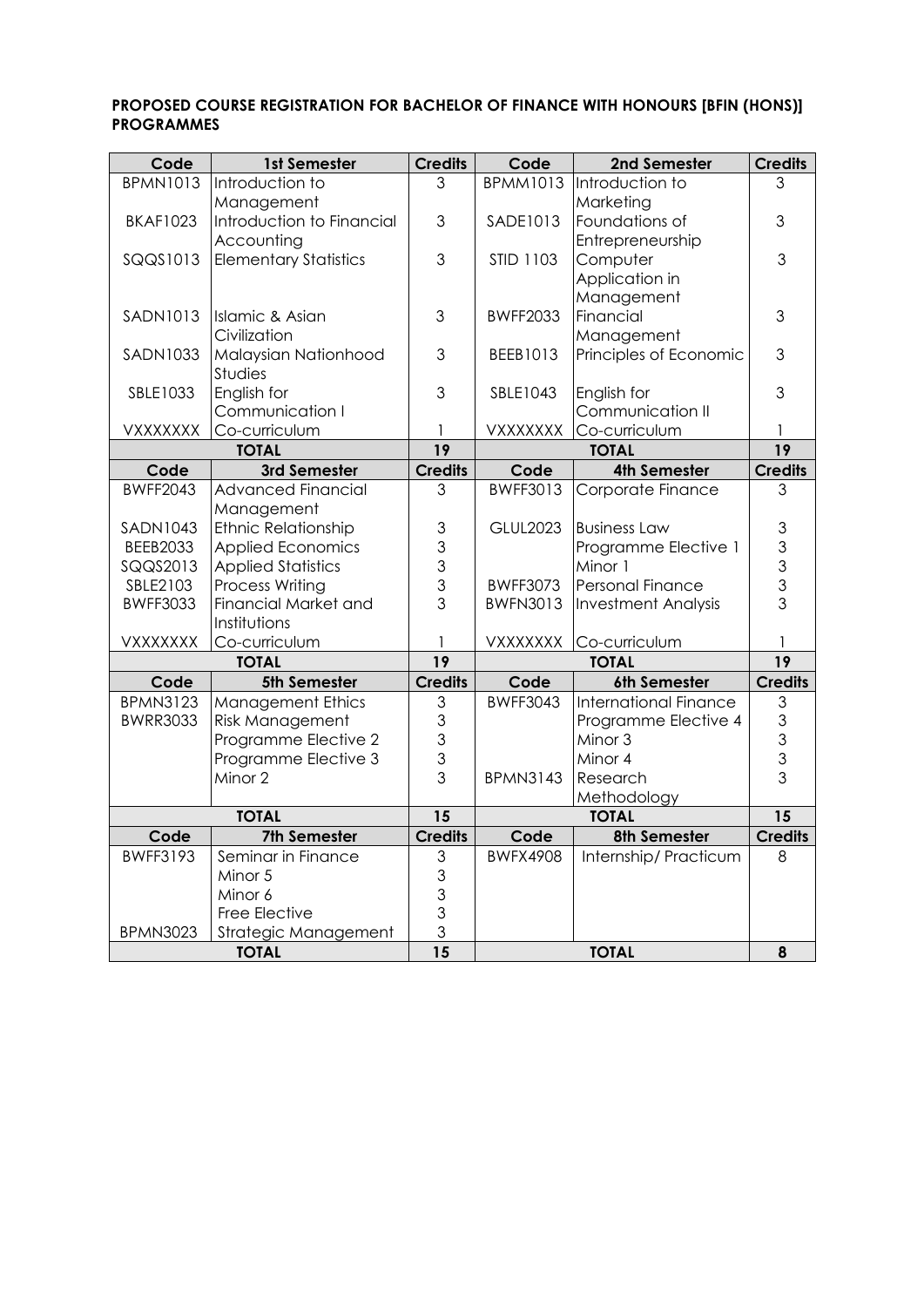### **COURSES OFFERED BY SEMESTER**

| <b>CODE</b>     | <b>COURSE NAME</b>                      | <b>FIRST</b><br><b>SEMESTER</b> | <b>SECOND</b><br><b>SEMESTER</b> |
|-----------------|-----------------------------------------|---------------------------------|----------------------------------|
| BWFE3013        | Real Estate Management                  |                                 | X                                |
| <b>BWFF1013</b> | Foundations of Finance                  | Χ                               | X                                |
| <b>BWFF2033</b> | Financial Management I                  | Χ                               | Χ                                |
| <b>BWFF2043</b> | <b>Advanced Financial</b><br>Management | X                               | X                                |
| <b>BWFF3013</b> | Corporate Finance                       | X                               | X                                |
| <b>BWFF3023</b> | Credit Management                       |                                 | Χ                                |
| <b>BWFF3033</b> | Financial Market and Institutions       | Χ                               | Χ                                |
| <b>BWFF3043</b> | <b>International Finance</b>            | Χ                               | Χ                                |
| <b>BWFF3053</b> | <b>Financial Modelling</b>              | Χ                               | X                                |
| <b>BWFF3063</b> | <b>Financial Theory</b>                 |                                 | Χ                                |
| <b>BWFF3073</b> | Personal Finance                        | Χ                               | X                                |
| <b>BWFF3083</b> | Venture Capital                         | Χ                               |                                  |
| <b>BWFF3193</b> | Seminar in Finance                      | Χ                               | Χ                                |
| <b>BWFN3013</b> | <b>Investment Analysis</b>              | χ                               | Χ                                |
| <b>BWFN3023</b> | <b>Futures and Options Market</b>       |                                 | Χ                                |
| <b>BWFN3033</b> | Portfolio Management                    | Χ                               |                                  |
| <b>BWFZ3993</b> | Project Paper                           | χ                               | Χ                                |

### **COURSE SYNOPSIS**

#### **BWFE3013 REAL ESTATE MANAGEMENT PREREQUISITE: BWFF2033 Financial Management**

This course is an introduction to the study of real estate management. It is also to enhance student's understanding regarding present situation and local practices in real estate management. The topics include real estate characteristics, real estate economic, legal aspects such as ownership and title, Torrens system, The Malaysian National Land Code, real estate financing, real estate investment and real estate development and property management. Methods in valuation of real estate properties such as sales comparison approach, income approach and cost approach are discussed.

 $\mathbb{R}^n$  . The contract of the contract of the contract of the contract of the contract of the contract of the contract of the contract of the contract of the contract of the contract of the contract of the contract of

## **BWFF1013 FOUNDATIONS OF FINANCE PREREQUISITE: None**

This course introduces the principles and the basics of financial management of a business entity. An introductory level of investment management and short term financing as well as long term financing will be introduced. Methods for financial position evaluation such as financial ratios are also covered. In addition, financial planning and forecasting will be discussed.

……………………………………………………………………………

## **BWFF2033 FINANCIAL MANAGEMENT PREREQUISITE: BKAF1023 Introduction to Financial Accounting OR BKAL1013 Business Accounting OR BKAR1013 Financial Accounting and Reporting 1**

This course introduces the theory, concept and application of financial management with emphasis on short term financial management and financial instruments which are used in financial decision making. The discussion on short-term financial management covers topics on short term financing as well as current assets management which include cash, marketable securities, account receivables and inventory. Among the concepts and financial instruments discussed are financial analyses, risk and return concept and time value of money.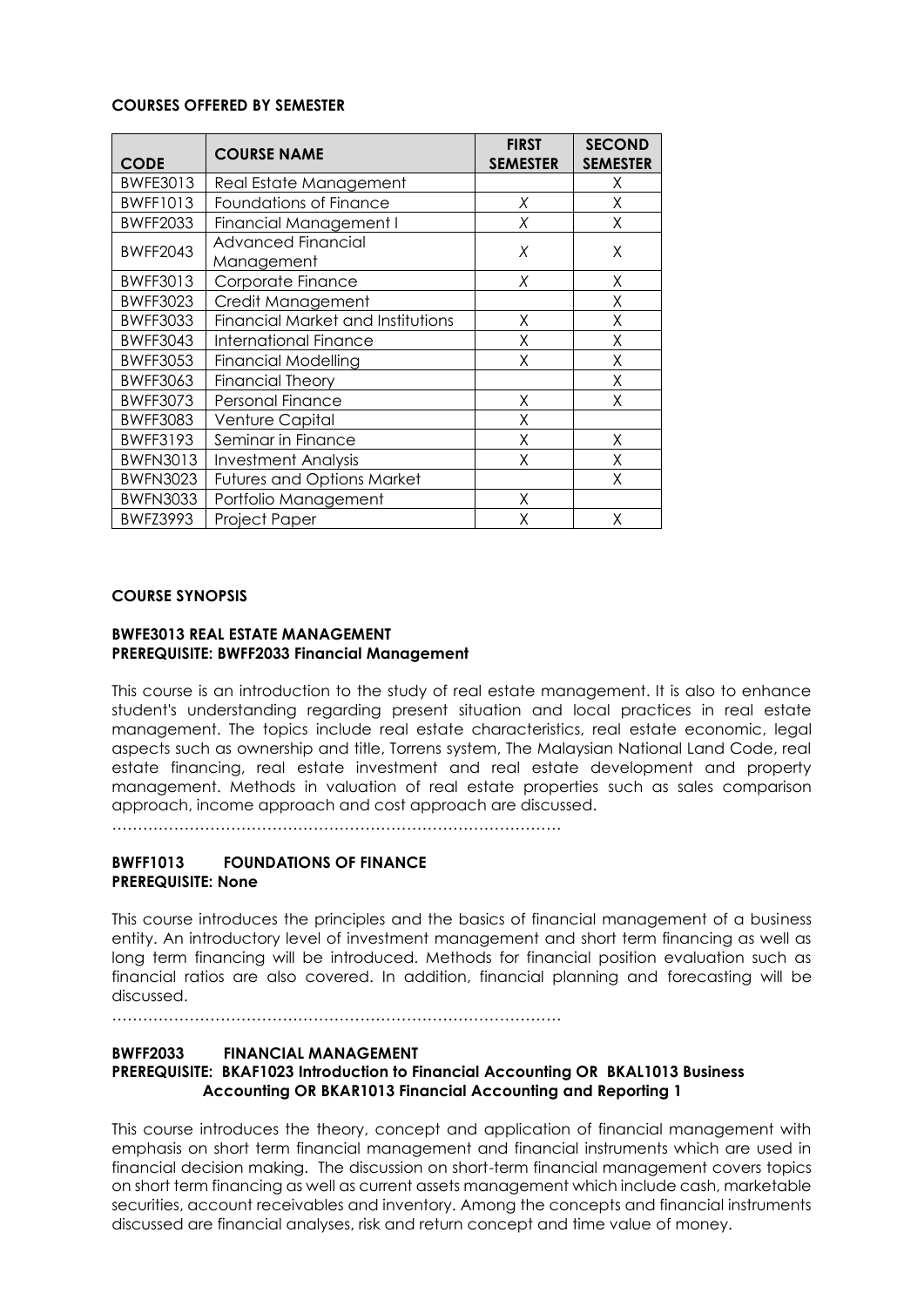# **BWFF2043 ADVANCED FINANCIAL MANAGEMENT PREREQUISITE: BWFF2033 Financial Management**

……………………………………………………………………………

This course is a continuation of BWFF2033 Financial Management and it which focuses on investment decision-making and long term financing decision. In line with the main objective of this course, the time value of money concept which was introduced in BWFF2033 Financial Management will be reviewed as a preparation to apply this concept in other topics such as security valuation, cost of capital, and capital budgeting. Besides that, leverage and capital structure, and dividend policy will be discussed.

……………………………………………………………………………

### **BWFF3013 CORPORATE FINANCE PREREQUISITE: BWFF2043 Advanced Financial Management**

This course intends to strengthen the understanding of financial management which has been learned in BWFF2033 Financial Management and BWFF2043 Advanced Financial Management. This course will focus on theories which are related to long term financing and optimal capital structure in the corporate sector. Together with that, topics which include managing the shareholder's value, risk and return, risk and refinements in capital budgeting, leverage and capital structure, dividend policy, hybrid and derivatives securities, financial risk management and corporate restructuring will also be discussed.

……………………………………………………………………………

#### **BWFF3023 CREDIT MANAGEMENT PREREQUISITE: BWFF2033 Financial Management**

This course discusses the concept, principle and application of credit management especially for business and individual needs. Emphasis is given on the techniques in forming credit policies, valuation and monitoring of accounts according to the objectives of the organization in providing credit to its customers, management of cash flows, monitoring steps in collection, insurance, collateral and legal aspect are also discussed. Additional focus is on the principle and application of trade credit management in Malaysia.

……………………………………………………………………………

## **BWFF3033 FINANCIAL MARKET AND INSTITUTIONS PREREQUISITE: BWFF2033 Financial Management**

This course exposes students to the Malaysian financial landscape including the formation, evolution and development of the Malaysian financial system since independence. Topics covered include the types and functions of financial institutions, capital market, money market, derivative market and foreign market. The development of international financial markets is also discussed.

……………………………………………………………………………

#### **BWFF3043 INTERNATIONAL FINANCE PREREQUISITE: BWFF2043 Advanced Financial Management**

This course exposes students to the important concepts in international finance and multinational firm's financial decision making methods. Topics that will be covered include foreign exchange market, international financial system, balance of payments and other factors which affect exchange rates. In addition, method to manage foreign exchange risk is also discussed. Other traditional fields of corporate finance such as working capital management, capital structure and capital budgeting will also be discussed but from the perspective of multinational firms where the concentration is on the decision making elements which seldom faced by domestic firms.

……………………………………………………………………………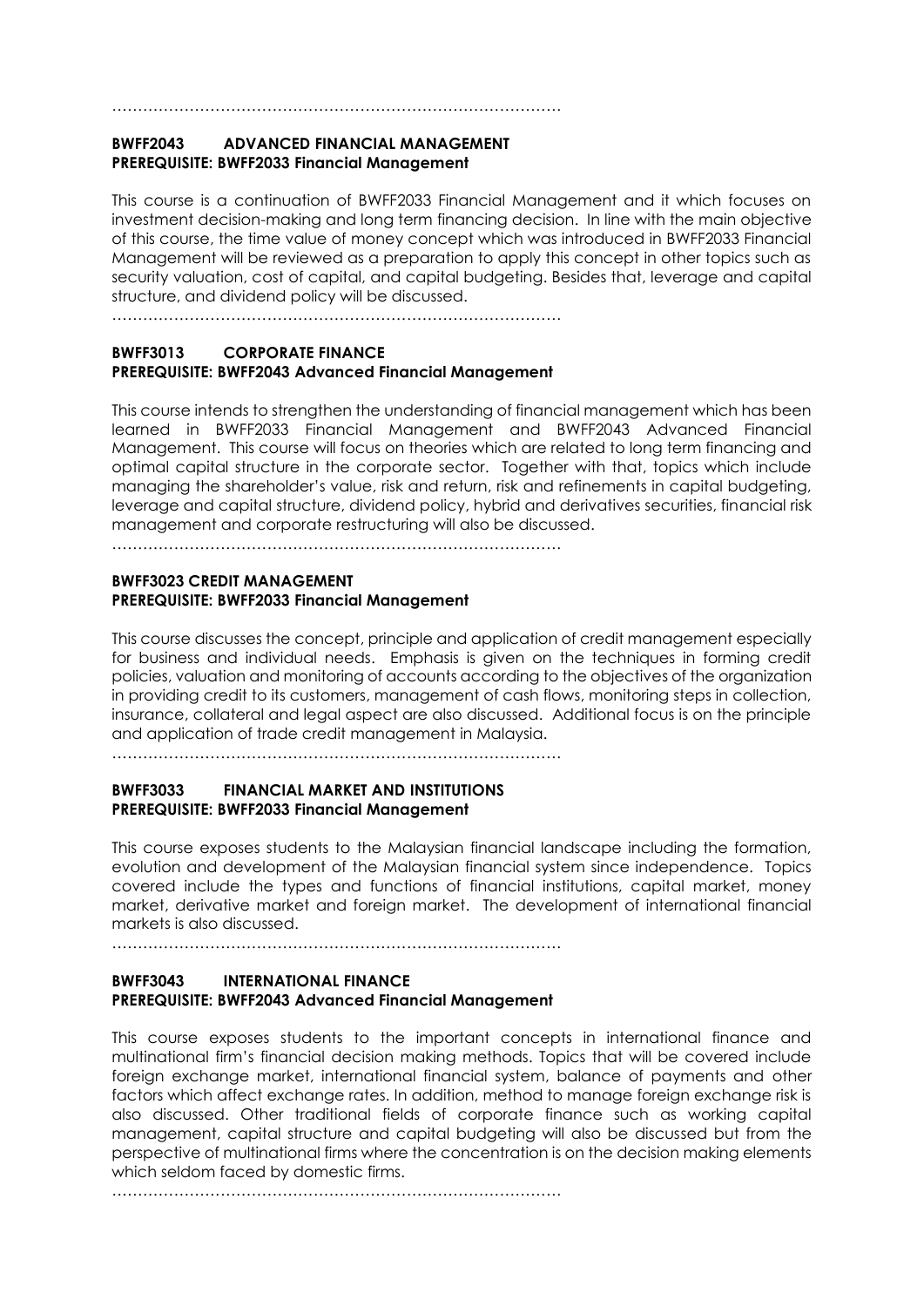#### **BWFF3053 FINANCIAL MODELLING PREREQUISITE: STID1103 Computer Application in Management AND BWFF3013 Corporate Finance**

This course exposes student to the usage of various spreadsheet software in financial management. The topics covered include modelling of information in financial statement, valuation of a firm's asset, capital budgeting, capital structure, leverage, balancing of cash investment, marketable securities, inventory and account receivables which take into account risk, risk management with corporate restructuring through mergers.

……………………………………………………………………………

## **BWFF3063 FINANCIAL THEORY PREREQUISITE: BWFF3013 Corporate Finance**

This course covers the theoretical aspect of finance. The course discusses compensation policy, capital structure, agency theory, dividend policy, efficient market theory, issuance of seasoned shares, issuance of debt, and mergers and acquisitions.

……………………………………………………………………………

### **BWFF3073 PERSONAL FINANCE PREREQUISITE: BWFF2043 Advanced Financial Management**

This course focuses on the process of planning a person's spending, financing and investing so as to optimise his or her financial situation. It provides an overview of financial concepts with special emphasis on their applications to issues faced by individuals and households, including personal savings, loans, tax planning, insurance, investments, real estate, retirement planning and estate planning. Issues that are unique to the Malaysian context is incorporated accordingly. This course also covers personal financial planning from the Islamic perspective.

……………………………………………………………………………

### **BWFF3083 VENTURE CAPITAL PREREQUISITE: BWFF2043 Advanced Financial Management**

This course will give an exposure on the investment activities through the use of venture capital financing. The course is designed to introduce venture capital from both venture capitalist and entrepreneur point of view with the main objective focused on maximizing the investment return. The discussions include the understanding of basic venture capital investment concepts, the venture capital company operation, stages in venture capital financing, business plan preparation, venture capital investment process and also the harvesting methods used in venture capital investment. Issues that are unique to the Malaysian context will be incorporated accordingly. This course will also cover venture capital investment from the Islamic perspective.

……………………………………………………………………………

### **BWFF3193 SEMINAR IN FINANCE PREREQUISITE: Have completed at least 100 credit hours**

This course is an advanced course in corporate financial management theory, practice and techniques. It is an interactive course between students and instructor in discussing selected topics. The central theme of the course is to integrate the principles, concepts and theories learnt in lower level finance courses in unraveling the case issues. The goal of the course is to have students demonstrate their capacity to execute in actual or simulated business situations.

……………………………………………………………………………

## **BWFN3013 INVESTMENT ANALYSIS PREREQUISITE: BWFF2043 Advanced Financial Management**

This course aims to equip students with basic concepts and principles of investment. Students learn investment theories and the practical applications of these theories. Introductory